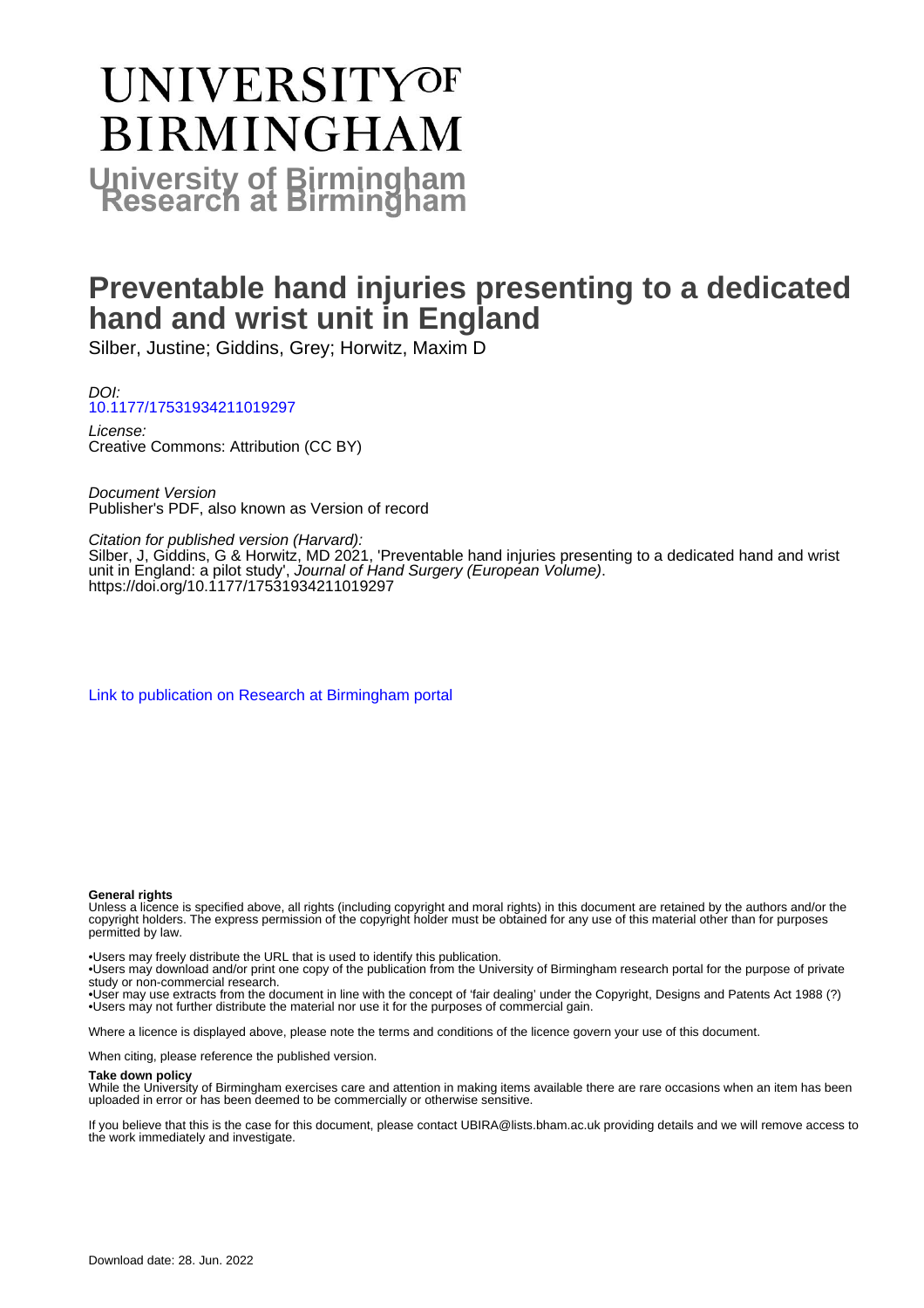

Journal of Hand Surgery (European Volume)  $0(0)$  1–3

 $\circledcirc$   $\circledcirc$ 

<journals.sagepub.com/home/jhs>**SSAGE** 

### Preventable hand injuries presenting to a dedicated hand and wrist unit in England: a pilot study

Dear Editor,

The annual incidence of hand injuries in England is estimated to be 110 per 100,000 population (Manley et al., 2019), accounting for a notable proportion of attendances at Accident and Emergency Departments. Many of these may be preventable. Despite health and safety regulations reducing the incidence of agricultural and industrial injuries, preventable injuries in other settings occur with unknown frequency.

We aimed to define the term 'preventable hand injury' and, based on this, to undertake a prospective pilot study of consecutive patients with new wrist or hand injuries presenting to a dedicated hand unit in England over a 2-month period, to assess the incidence and context of such injuries, and to outline prevention strategies. This pilot study assesses feasibility and refines methods for a larger national audit of preventable hand injuries.

We defined preventable hand injury as 'an injury to that hand (e.g. laceration, abrasion) that is innate to the activity being performed and that would not have occurred if reasonable human interventions were in place'. Sports-based injuries are excluded as there is an inherent risk of playing sport, and, in general, the benefits of sport outweigh the risks to the wrist and hand. Alcohol and narcotics-related injuries are also excluded as it is unlikely that anything except extreme measures, such as banning alcohol or driving, could prevent these injuries. Burn injuries could be considered preventable, but they were excluded from this study as management is by separate units.

In September–October 2019, clinicians on site completed a standardized proforma during or at the end of each clinic. Data included demographic information, hand dominance, mechanism and description of injury, and management plan. It is acknowledged that the definition of a preventable injury is open to interpretation, thus, to ensure consistency, injuries were categorized by the same person (JS), with queries resolved with senior clinician MH.

Twenty-eight per cent (136/493) of patients were classified as preventable, of whom 62 % were men. The median age was 32 years (range 9 months to 92 years). Table 1 shows preventable injuries by context of injury, age and sex. Door and window injuries were the most common (31%), accounting for most injuries in 0–10 year olds. Injuries to manual workers are often similar to do-it-yourself injuries, but were separated as professionals should have more training, and guidance on reducing injury in the workplace already exists. In the 'other' category, two of these were directly due to lawnmower injuries. The do-ityourself and manual work injuries were predominantly in men; however, kitchen injuries occurred roughly equally in men and women.

When classified by injury description, the most common injuries were: nail injuries (25%), lacerations (23%), closed fractures (23%) and tendon/ ligament injures (9%). Patients often presented with combined injuries. Nearly half of preventable injuries (47%) were treated non-operatively. A similar proportion of patients were treated under local anaesthetic, either in the operating theatre or in the clinic. Ten patients (7%) required surgical procedures under general anaesthetic, almost all of these injuries were tendon or nerve lacerations.

Hand injuries cause notable morbidity and disability to patients. This disproportionately impacts the younger, working population. Furthermore, there are healthcare associated costs, with the cost of each hand injury to the National Health Service ranging from £140 to £5300 (NHS Improvement and NHS England, 2020).

We found that nearly one-third of hand injuries were preventable. This highlights the need to develop strategies to reduce these injuries. Prevention could include educational, legislative and technological approaches, either singularly or in combination. The Cochrane Reviews of injury prevention provide frameworks. For example, the review on injury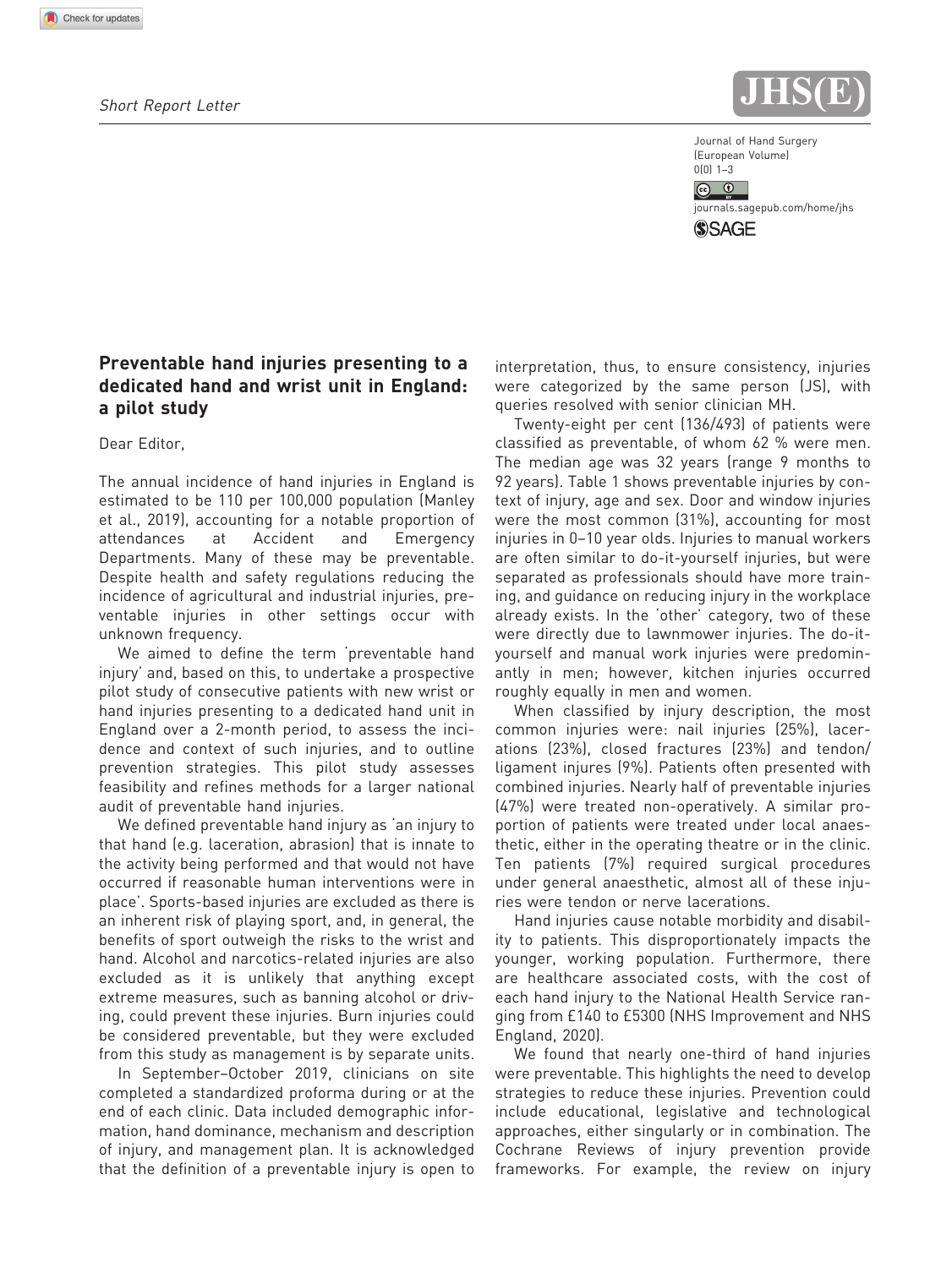| Patient<br>characteristics     | Context of injury            |                |                             |                       |       |       |          |
|--------------------------------|------------------------------|----------------|-----------------------------|-----------------------|-------|-------|----------|
|                                | Do-it-yourself<br>activities | Manual<br>work | Door and<br>window injuries | Kitchen<br>activities | Other | Total |          |
| Sex (men/women)<br>Age (years) | 21/6                         | 19/1           | 19/23                       | 18/20                 | 7/2   | 84/52 | (62/38%) |
| $0 - 10$                       | 0                            | 0              | 10                          | 0                     |       | 11    | (8%)     |
| $11 - 20$                      | $\overline{2}$               |                | 3                           | 2                     | 0     | 8     | (6%)     |
| $21 - 30$                      | 3                            | 4              | 10                          | 7                     |       | 25    | (18%)    |
| $31 - 40$                      | 8                            | 5              | 6                           | 10                    |       | 30    | (22%)    |
| $41 - 50$                      | 5                            | 4              | 4                           | 9                     | 4     | 26    | (19%     |
| $51 - 60$                      | 3                            | 3              | 5                           | 9                     |       | 21    | (15%)    |
| $61 - 70$                      | 3                            | 3              |                             |                       | 0     | 8     | (6%)     |
| >70                            | 3                            | 0              |                             | 0                     |       | 5     | (4%      |
| Total                          | 27 (20%)                     | 20 (15%)       | 42 (31%)                    | 38 (28%)              | 9(7%) | 136   |          |

Table 1. The context of preventable injuries by sex and age group in 136 patients.

Data in this table are number of patients (%).

prevention in agriculture (Rautiainen et al., 2008) uses 'Three E's of Safety': engineering or technology changes to the equipment used, such as tool design; education and behaviour changes, such as training programmes, public safety posters and warning labels; and enforcement or legislative changes, such as government regulation of machinery. A similarly combined prevention approach could be applied to door and window injuries and for food preparation.

This research, and the need for prevention strategies, became even more relevant in the context of the self-isolation and lockdown related to the COVID-19 pandemic, which caused individuals to spend more time at home where many preventable injuries occur. In this context, the recent British Society for Surgery of the Hand (BSSH) (2020) media campaign to raise awareness of preventable hand injuries is an educational intervention that is both necessary and timely. To ensure that behaviour change is sustained, there is a need for ongoing messaging, together with the development and evaluation of multi-faceted interventions.

Further research on the frequency, causes and impact of preventable hand injuries is needed to underpin these interventions and health promotion activities and monitor their impacts. This pilot study provides data showing that a larger national study is necessary and feasible with the dual aims of developing a sharp definition of the term preventable hand injury and providing a large dataset to facilitate behavioural change and inform policy and practice.

Acknowledgements The authors would like to thank Anna Y. Allan and Nicole Quah Qin Xian for their invaluable help with data collection.

Declaration of conflicting interests MH is a paid consultant for JOHNSON & JOHNSON MEDICAL N.V. The authors declare no potential conflicts of interest with respect to the research, authorship, and/or publication of this article.

Informed consent Written informed consent was obtained from the respective lead authors' institutions for anonymized patient information to be published in this article.

Ethical approval Ethical approval was not sought from Chelsea and Westminster Hospital and the Royal United Hospital as this anonymized data was part of an audit that was appropriately registered and had no implications on patient care or management.

#### References

- British Society for Surgery of the Hand (BSSH). Coronavirus information for the public and professionals. 2020. https:// www.bssh.ac.uk/professionals/coronavirus\_information.aspx (accessed 28 April 2021).
- Manley OWG, Wormald JCR, Furniss D. The changing shape of hand trauma: an analysis of Hospital Episode Statistics in England. J Hand Surg Eur. 2019, 44: 532–6.
- NHS Improvement and NHS England. 2020/21 Annex A: The national tariff workbook. 2020. https://www.england.nhs.uk/publication/ national-tariff-payment-system-documents-annexes-and-supporting-documents/ (accessed 28 April 2021).
- Rautiainen RH, Lehtola MM, Day LM et al. Interventions for preventing injuries in the agricultural industry. Cochrane Database Syst Rev. 2008, 1: CD006398.